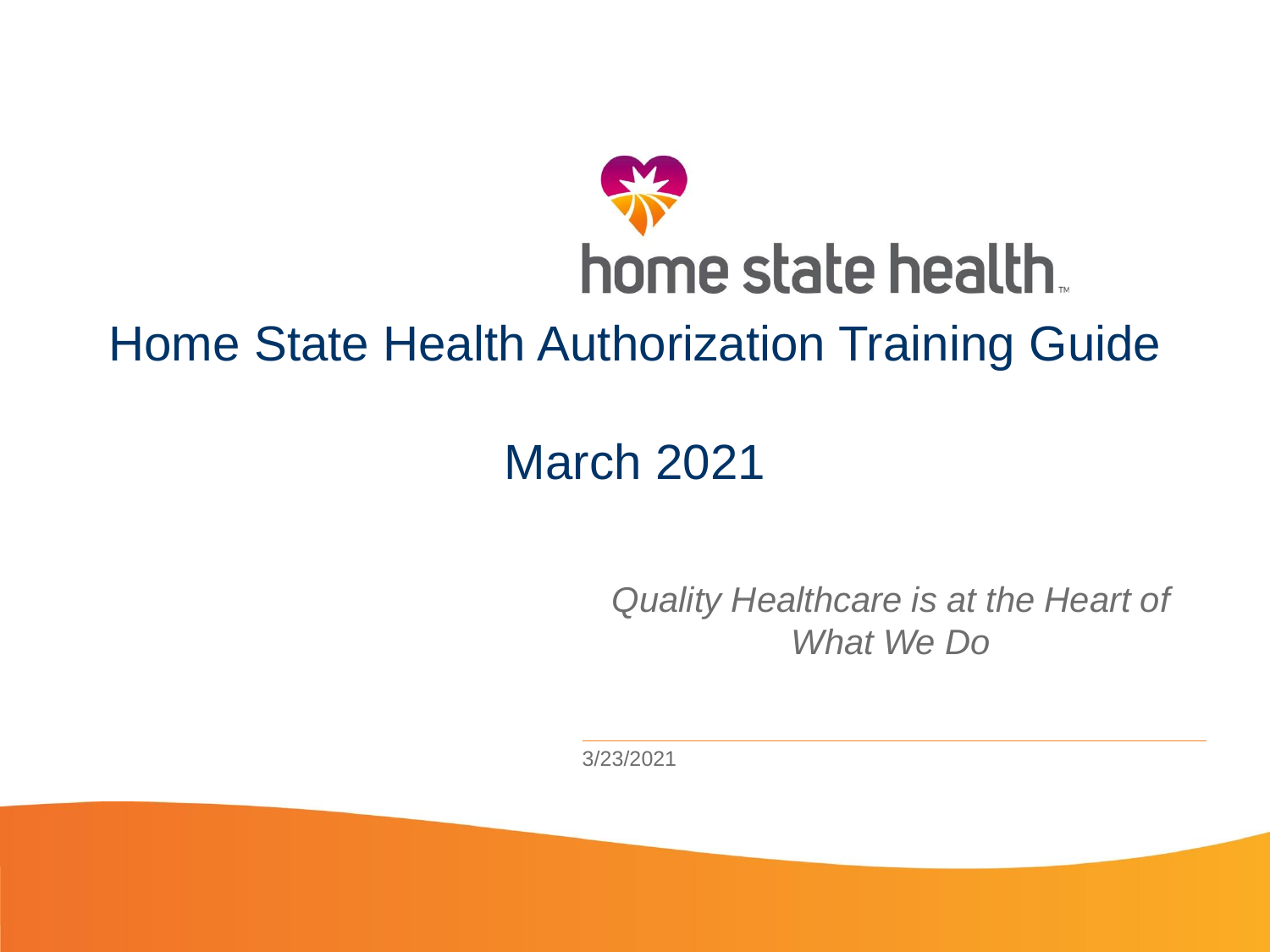## Accessing Authorizations



To access authorization information or create and submit a web authorization request, click **Authorizations**.

The Authorizations Summary displays.

|                        |                                              |                                                            | 圇<br>里<br>M<br><b>Eligibility</b><br><b>Patients</b><br><b>Authorizations</b> | 衍<br>G<br>$\smallsmile$<br><b>Claims</b><br><b>Help</b><br><b>Messaging</b> | ۰      |
|------------------------|----------------------------------------------|------------------------------------------------------------|-------------------------------------------------------------------------------|-----------------------------------------------------------------------------|--------|
|                        | <b>Viewing Dashboard For:</b><br><b>TIN</b>  | Plan Type<br>Medicaid<br>$\overline{\mathbf{v}}$           | لمنم                                                                          |                                                                             |        |
|                        |                                              | <b>Quick Eligibility Check for Medicaid</b>                |                                                                               | Welcome                                                                     |        |
| 123456789 or Smith     | Member ID or Last Name                       | <b>Birthdate</b><br><b>Check Eligibility</b><br>mm/dd/yyyy |                                                                               | Add a TIN to My ACCOUNT                                                     | $\geq$ |
|                        |                                              |                                                            |                                                                               | <b>Manage Accounts</b>                                                      | >      |
| <b>STATUS</b>          | <b>Recent Claims</b><br><b>RECEIVED DATE</b> | <b>MEMBER NAME</b>                                         | <b>CLAIM NO.</b>                                                              | Reports                                                                     | $\geq$ |
| G                      | 05/15/2020                                   |                                                            | <b>T136</b>                                                                   | <b>Patient Analytics</b>                                                    | $\,>$  |
| <b>S</b><br>05/18/2020 |                                              |                                                            | T139                                                                          | <b>Provider Analytics</b>                                                   | $\!>$  |
| <sub>(S)</sub>         | 05/18/2020                                   |                                                            | T139                                                                          | <b>Recent Activity</b>                                                      |        |
| A                      | <b><i><u>AIAAIAAAA</u></i></b>               |                                                            | TAA A                                                                         | <b>Activity</b><br>Date                                                     |        |



**Tip**: The member drives your Plan Type selection. For example, an Ambetter member will not pull up under Medicaid. To find an Ambetter member, the Plan Type must be 'Ambetter'. The Plan Type for Medicaid Behavioral Health will be used for Medicaid BH only.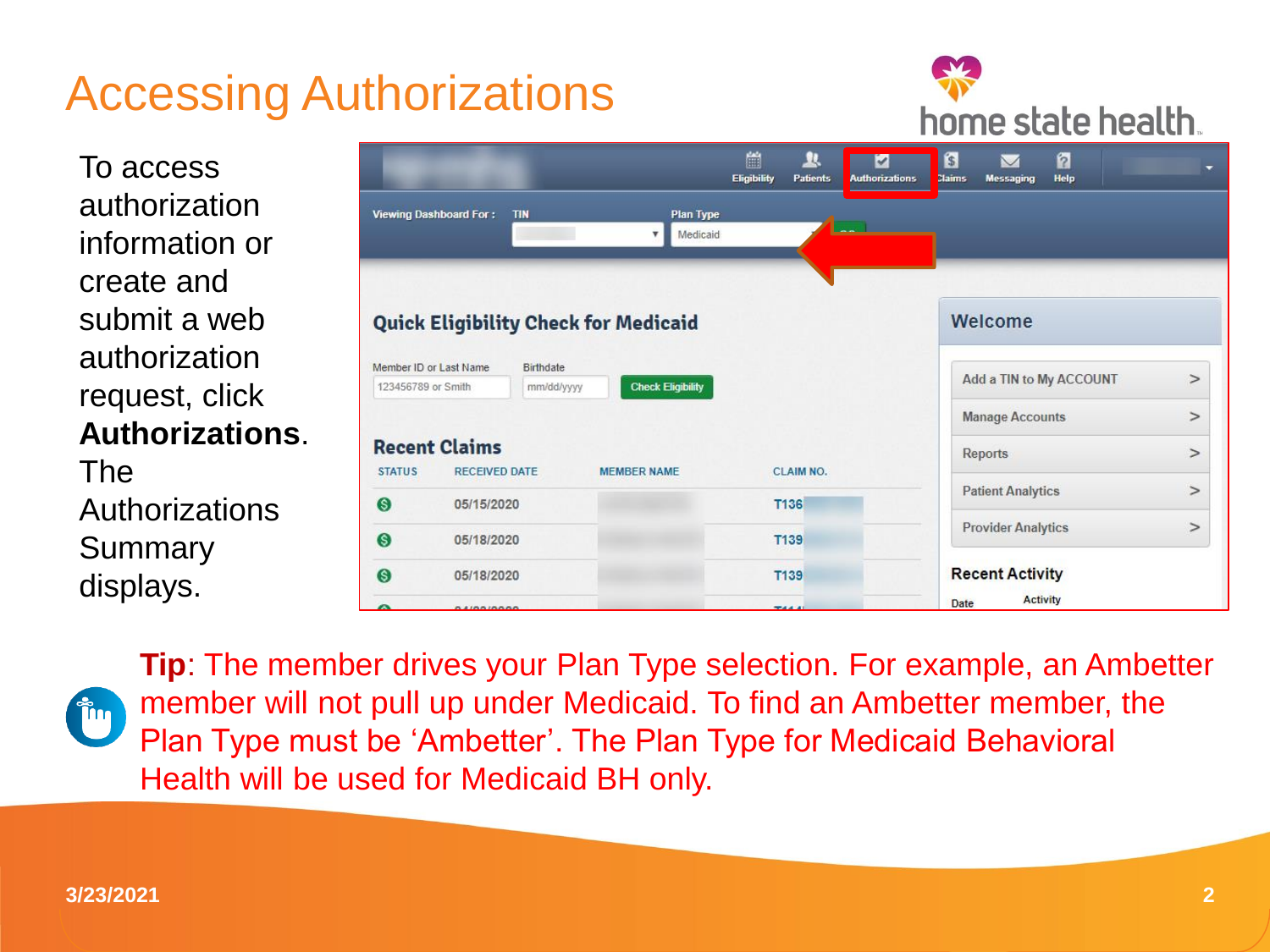## Create Authorization

To begin a web authorization request:

- 1. Click **Create Authorization**
- 2. Enter **Member ID or Last Name**
- 3. Enter Member's
	- **Birthdate**
- 4. Click **Find**



home state health.





**Tip**: You cannot create a web authorization on an ineligible member.

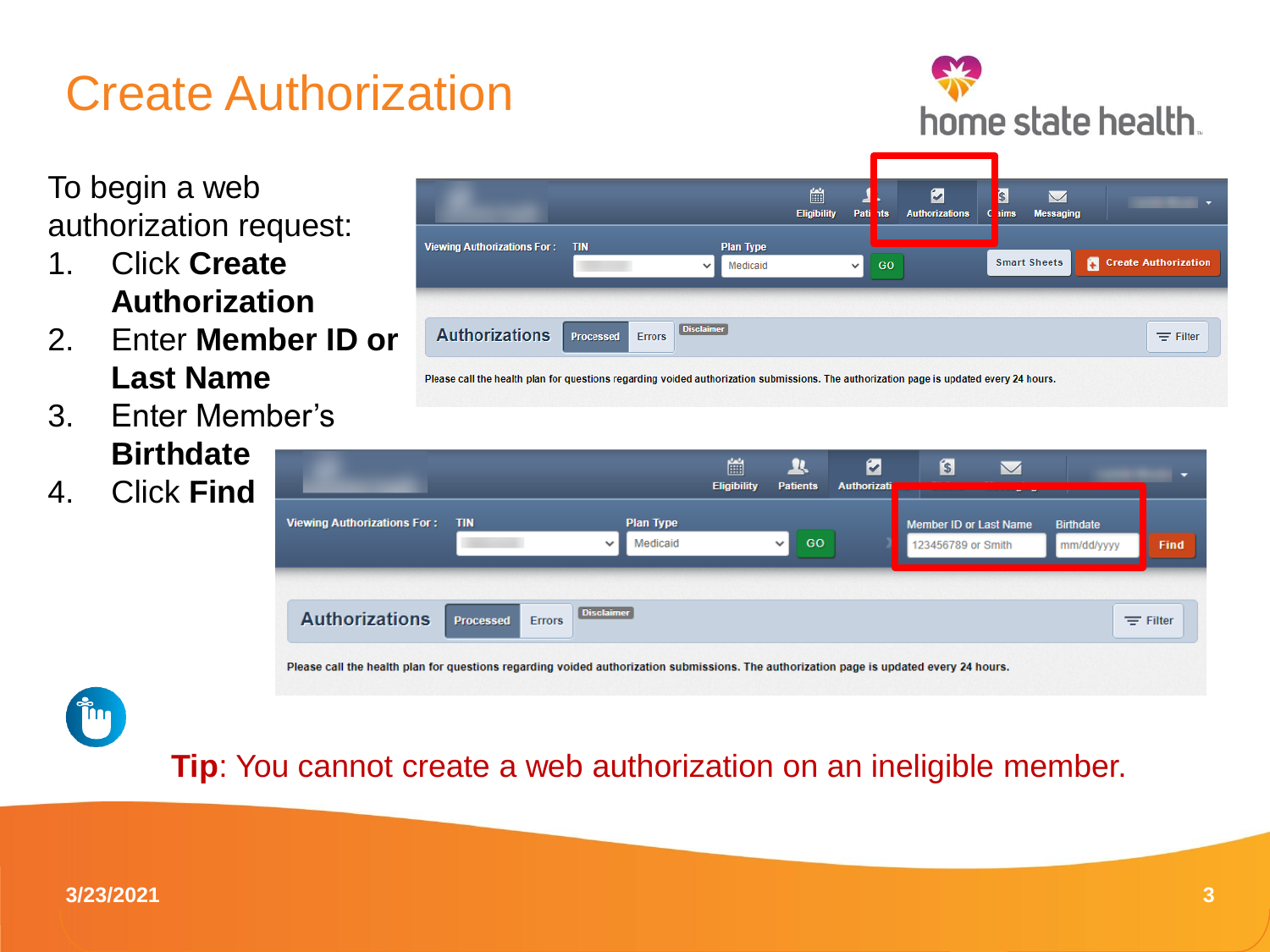#### Web Authorization Request Medicaid Medical Only 齡  $\mathbf{u}$ Ø

Web Authorization request has three sections:

- 1. Provider Request
- 2. Service Line
- 3. Finish Up



**Tip**: Use the **Tab** key (on your keyboard) to move to fields in a web authorization request

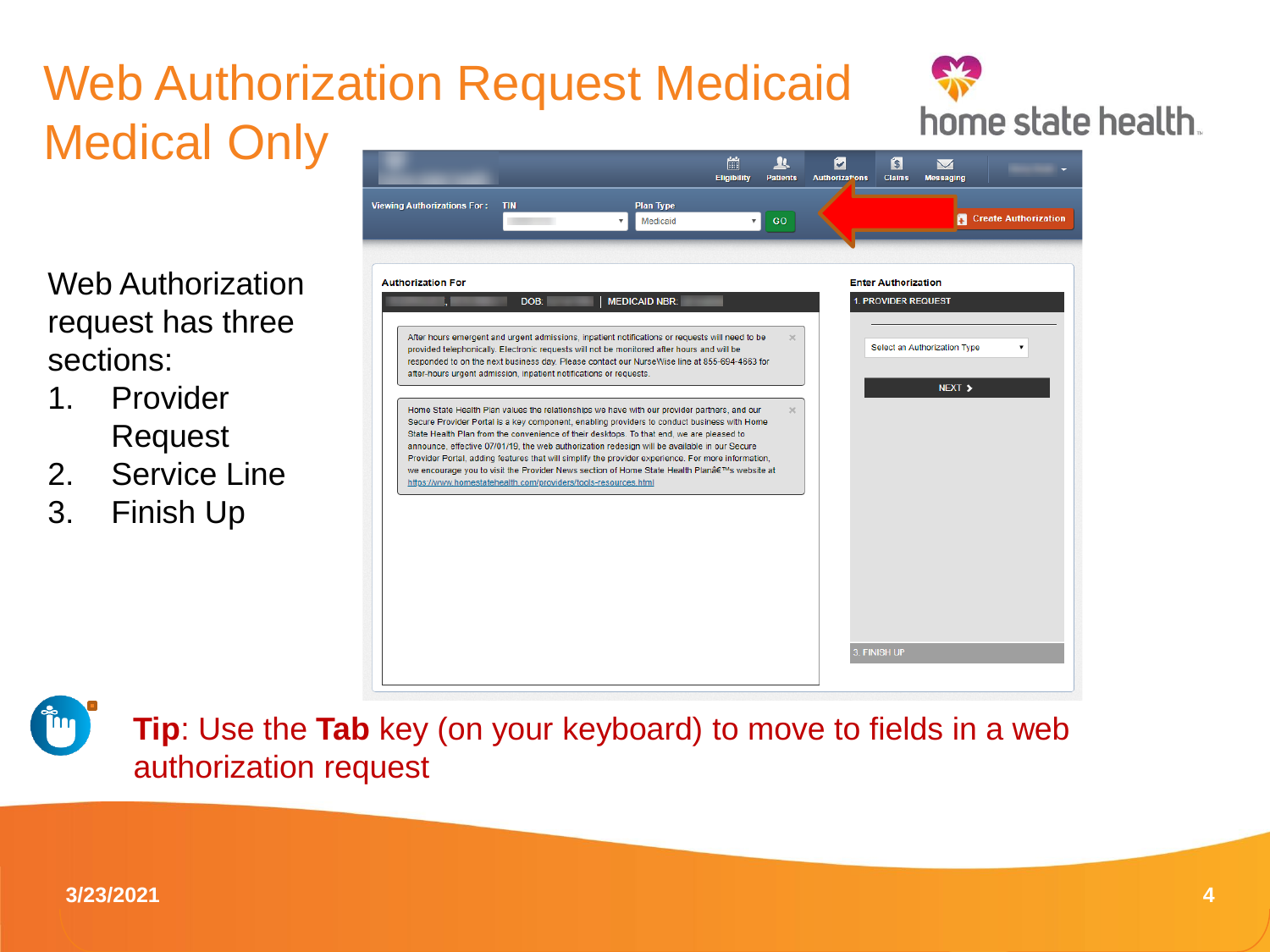## Authorization Type – Medicaid (Medical)

 $1.1$ 

home state health.

To begin a web authorization request, select an Authorization Type.

| <b>PROVIDER REQUEST</b>                            |
|----------------------------------------------------|
|                                                    |
| Select an Authorization Type                       |
| <b>Select an Authorization Type</b>                |
| Complex Imaging, MRA, MRI, PET and CT Scans        |
| <b>Dental Services</b>                             |
| <b>ENT/ Sleep Therapy</b>                          |
| <b>Inpatient Medical</b>                           |
| Musculoskeletal (Excludes Pain Management)         |
| <b>Outpatient Medical</b>                          |
| Physical, Occupational and Speech Therapy Services |
| <b>Vision Services</b>                             |
|                                                    |

**3/23/2021**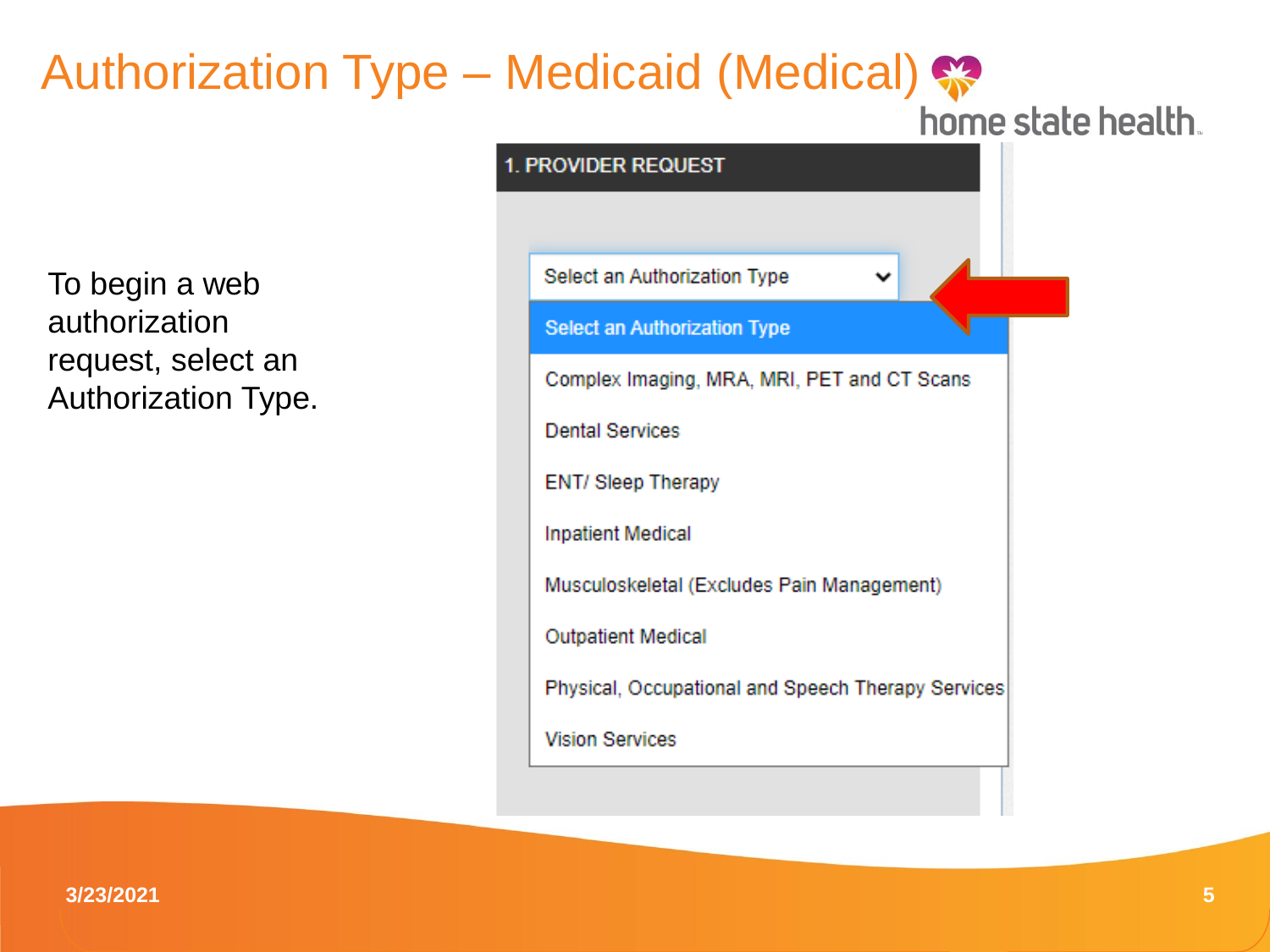## Web Authorization Request Medicaid MO Behavioral Health

Web Authorization request has three sections:

- 1. Provider Request
- 2. Service Line
- 3. Finish Up

# **Tip**:

Medicaid Behavioral Health prior authorizations must select Behavioral Health MO Medicaid as Plan Type displayed with the Red Arrow for Medicaid BH Only.

Use the **Tab** key (on your keyboard) to move to fields in a web authorization request.

| DOB:                                                 | <b>MEDICAID NBR:</b>                                                                                                                                                                                                                                                                                                                                                                   |                                                                                                         | <b>Enter Authorization</b> |        |
|------------------------------------------------------|----------------------------------------------------------------------------------------------------------------------------------------------------------------------------------------------------------------------------------------------------------------------------------------------------------------------------------------------------------------------------------------|---------------------------------------------------------------------------------------------------------|----------------------------|--------|
|                                                      |                                                                                                                                                                                                                                                                                                                                                                                        |                                                                                                         | 1. PROVIDER REQUEST        |        |
| threatening), which must be treated within 48 hours. | By checking the Urgent Request box, I certify that this is an urgent request for a medically<br>necessary treatment for an injury, illness, or another type of condition (usually not life                                                                                                                                                                                             | ×                                                                                                       | <b>Urgent Request</b>      |        |
|                                                      | After hours emergent and urgent admissions, inpatient notifications or requests will need to be<br>provided telephonically. Electronic requests will not be monitored after hours and will be<br>responded to on the next business day. Please contact our Customer Service line at 866-864-<br>1459 for after-hours urgent admission, inpatient notifications or requests.            |                                                                                                         |                            | NEXT > |
|                                                      | Home State Health Plan values the relationships we have with our provider partners, and our<br>Secure Provider Portal is a key component, enabling providers to conduct business with Home<br>State Health Plan from the convenience of their desktops. To that end, we are pleased to<br>announce, effective 07/01/19, the web authorization redesign will be available in our Secure | ×<br>Provider Portal, adding features that will simplify the provider experience. For more information, |                            |        |

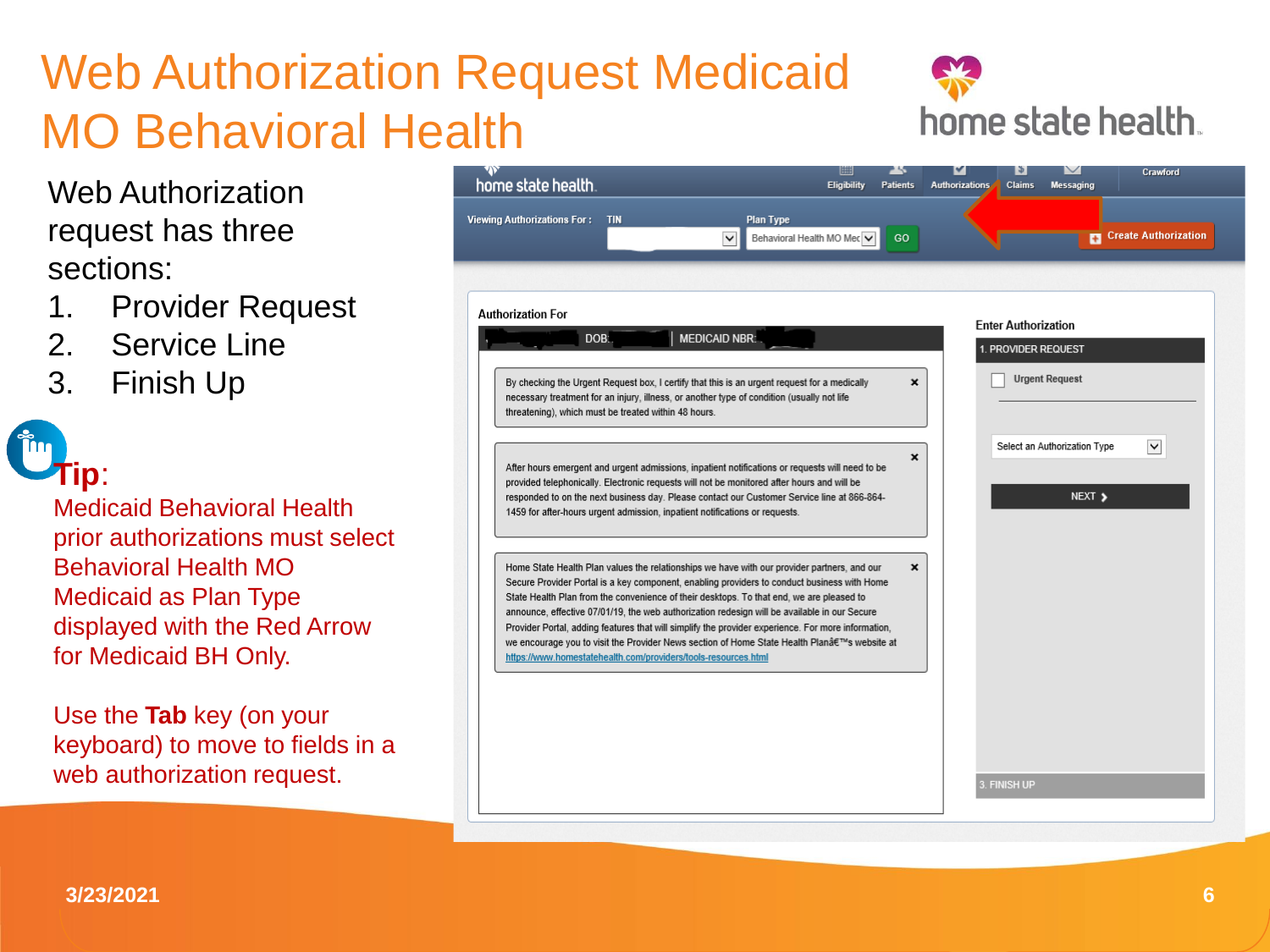## Authorization Type – Medicaid (Behavioral Health)



To begin a BH web authorization request, select:

• **Outpatient Behavioral, or**

• **Inpatient Behavioral**

| <b>PROVIDER REQUEST</b>             |  |  |  |  |  |  |
|-------------------------------------|--|--|--|--|--|--|
| <b>Urgent Request</b>               |  |  |  |  |  |  |
|                                     |  |  |  |  |  |  |
| Select an Authorization Type        |  |  |  |  |  |  |
| <b>Select an Authorization Type</b> |  |  |  |  |  |  |
| <b>Outpatient Behavioral</b>        |  |  |  |  |  |  |
| <b>Inpatient Behavioral</b>         |  |  |  |  |  |  |
|                                     |  |  |  |  |  |  |
|                                     |  |  |  |  |  |  |
|                                     |  |  |  |  |  |  |
|                                     |  |  |  |  |  |  |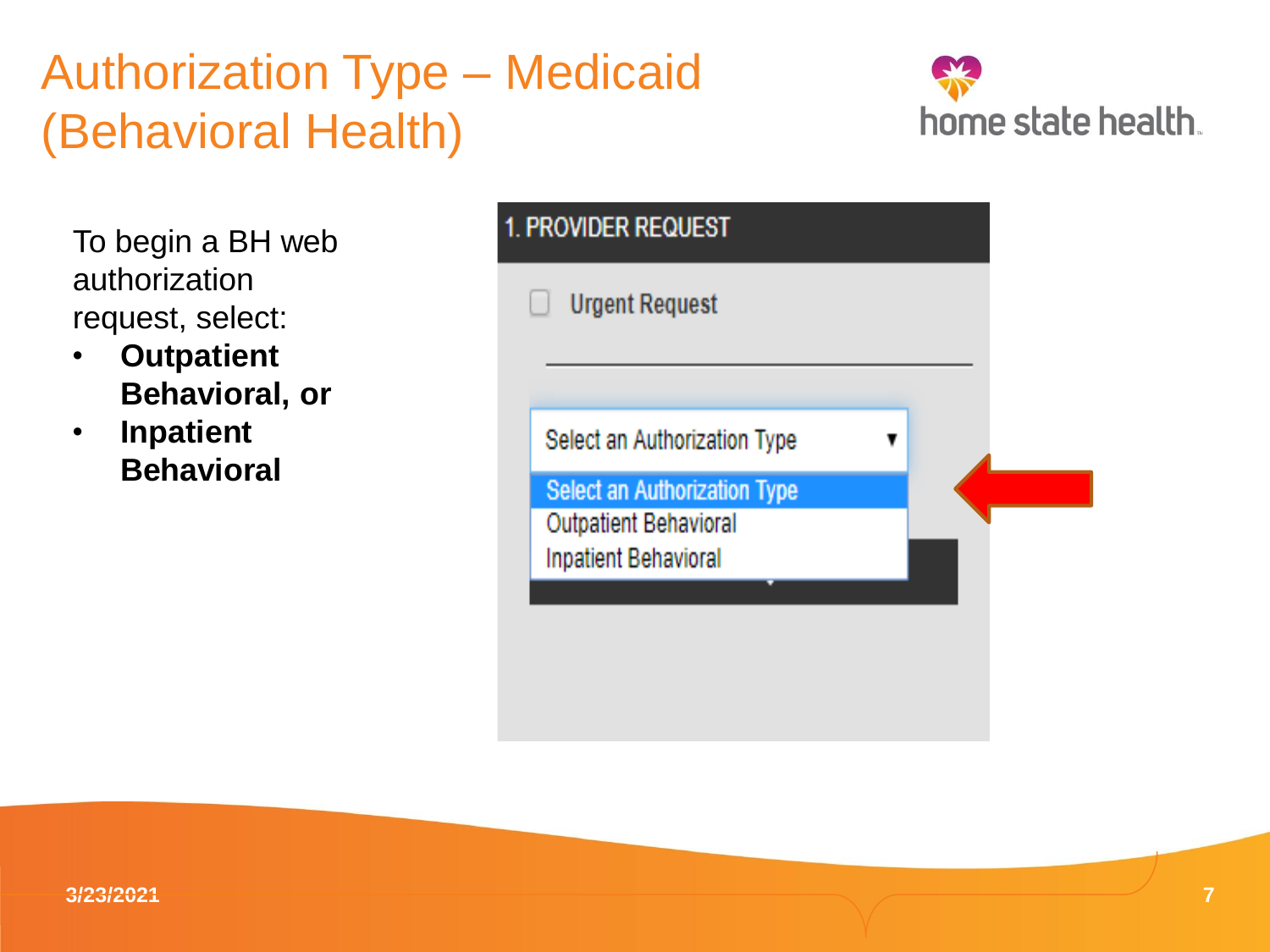## Web Authorization Request Ambetter Medical and Behavioral Health



Web Authorization request has three sections:

- 1. Provider Request
- 2. Service Line
- 3. Finish Up

**Tip**: Use the **Tab** key (on your keyboard) to move to fields in a web authorization request

|                                                                    | <b>TIN</b> | <b>Plan Type</b><br>Ambetter<br>$\checkmark$                                                                                                                                                       | v<br>GO |   |                            | heets                                                               | <b>Create Authorization</b><br>A                   |
|--------------------------------------------------------------------|------------|----------------------------------------------------------------------------------------------------------------------------------------------------------------------------------------------------|---------|---|----------------------------|---------------------------------------------------------------------|----------------------------------------------------|
|                                                                    |            |                                                                                                                                                                                                    |         |   |                            |                                                                     |                                                    |
| <b>Authorization For</b>                                           |            |                                                                                                                                                                                                    |         |   |                            |                                                                     |                                                    |
| <b>DOB</b>                                                         |            | <b>Member NBR</b>                                                                                                                                                                                  |         |   | <b>Enter Authorization</b> | 1. PROVIDER REQUEST                                                 |                                                    |
|                                                                    |            |                                                                                                                                                                                                    |         |   |                            |                                                                     |                                                    |
|                                                                    |            | After hours emergent and urgent admissions, inpatient notifications or requests will need to be<br>provided telephonically. Electronic requests will not be monitored after hours and will be      |         | × |                            |                                                                     |                                                    |
| after-hours urgent admission, inpatient notifications or requests. |            | responded to on the next business day. Please contact our NurseWise line at 866-246-4358 for                                                                                                       |         |   |                            | Select an Authorization Type<br><b>Select an Authorization Type</b> | v                                                  |
|                                                                    |            |                                                                                                                                                                                                    |         |   |                            | <b>Biopharma Oncology</b><br><b>Biopharmacy and Vaccines</b>        |                                                    |
|                                                                    |            | Home State Health Plan values the relationships we have with our provider partners, and our                                                                                                        |         | × |                            | <b>Dental Services</b><br><b>High Tech Imaging Services</b>         |                                                    |
|                                                                    |            | Secure Provider Portal is a key component, enabling providers to conduct business with Home<br>State Health Plan from the convenience of their desktops. To that end, we are pleased to            |         |   |                            | <b>Inpatient Behavioral</b><br><b>Inpatient Medical</b>             |                                                    |
|                                                                    |            | announce, effective 07/01/19, the web authorization redesign will be available in our Secure<br>Provider Portal, adding features that will simplify the provider experience. For more information, |         |   |                            | <b>Outpatient Behavioral</b>                                        | Musculoskeletal (Excludes Pain Management)         |
| https://www.homestatehealth.com/providers/tools-resources.html     |            | we encourage you to visit the Provider News section of Home State Health Plan's website at                                                                                                         |         |   |                            | <b>Outpatient Medical</b>                                           | Physical, Occupational and Speech Therapy Services |
|                                                                    |            |                                                                                                                                                                                                    |         |   |                            |                                                                     |                                                    |
|                                                                    |            |                                                                                                                                                                                                    |         |   |                            |                                                                     |                                                    |
|                                                                    |            |                                                                                                                                                                                                    |         |   |                            |                                                                     |                                                    |
|                                                                    |            |                                                                                                                                                                                                    |         |   |                            |                                                                     |                                                    |
|                                                                    |            |                                                                                                                                                                                                    |         |   |                            |                                                                     |                                                    |
|                                                                    |            |                                                                                                                                                                                                    |         |   |                            |                                                                     |                                                    |
|                                                                    |            |                                                                                                                                                                                                    |         |   |                            |                                                                     |                                                    |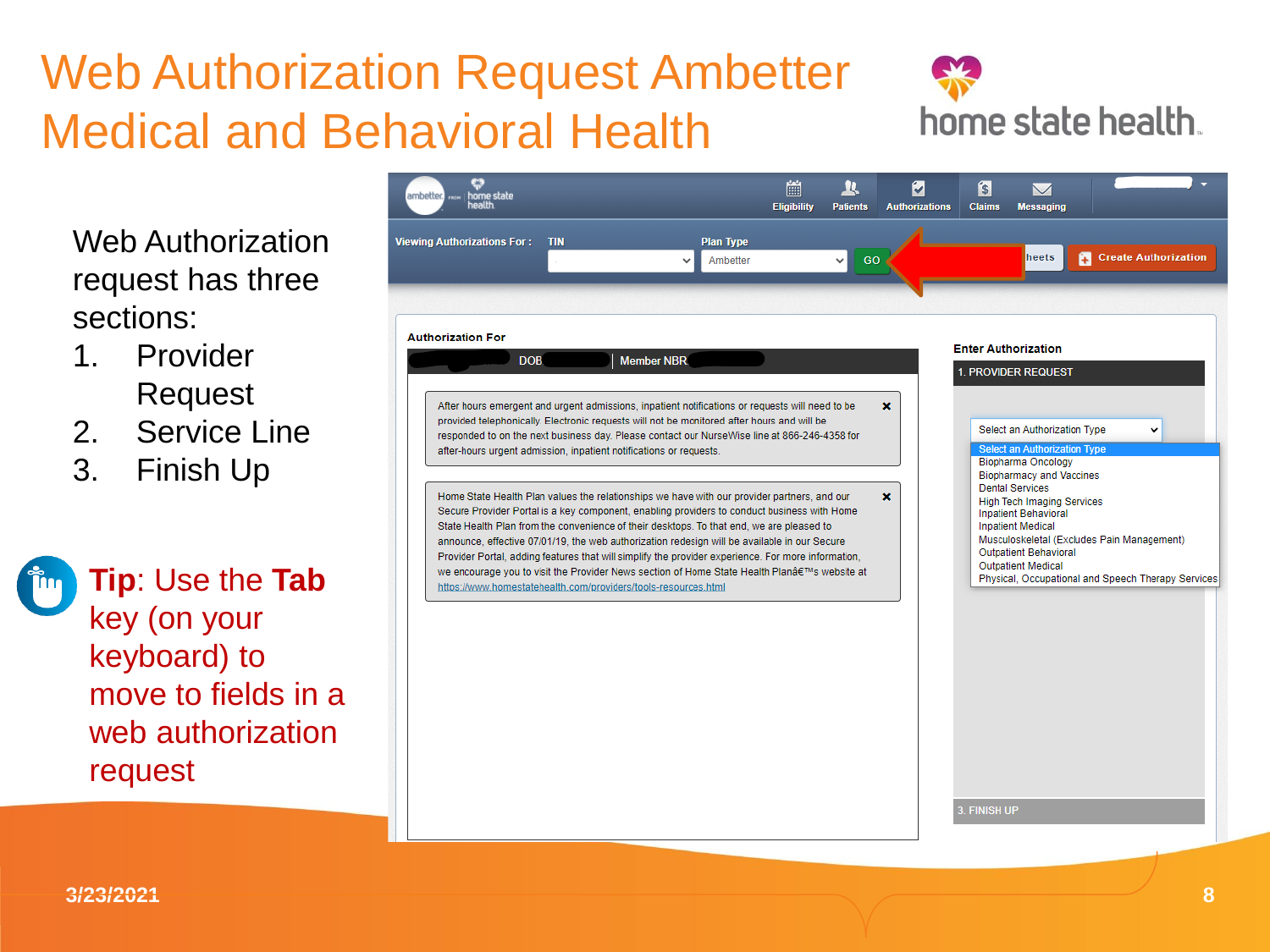## Authorization Type – Ambetter (Medical and BH)



To begin an Ambetter web authorization request, select an Authorization Type.

Note: Select Authorization Type has all services combine to select. Medical, Behavioral Health, NIA – High Tech Services, NCH-Oncology, Turning Point-Musculoskeletal, Vision and Dental.

| 1. PROVIDER REQUEST                                |  |  |
|----------------------------------------------------|--|--|
|                                                    |  |  |
| Select an Authorization Type                       |  |  |
| <b>Select an Authorization Type</b>                |  |  |
| <b>Biopharma Oncology</b>                          |  |  |
| <b>Biopharmacy and Vaccines</b>                    |  |  |
| <b>Dental Services</b>                             |  |  |
| <b>High Tech Imaging Services</b>                  |  |  |
| <b>Inpatient Behavioral</b>                        |  |  |
| <b>Inpatient Medical</b>                           |  |  |
| Musculoskeletal (Excludes Pain Management)         |  |  |
| <b>Outpatient Behavioral</b>                       |  |  |
| <b>Outpatient Medical</b>                          |  |  |
| Physical, Occupational and Speech Therapy Services |  |  |
| <b>Vision Services</b>                             |  |  |
|                                                    |  |  |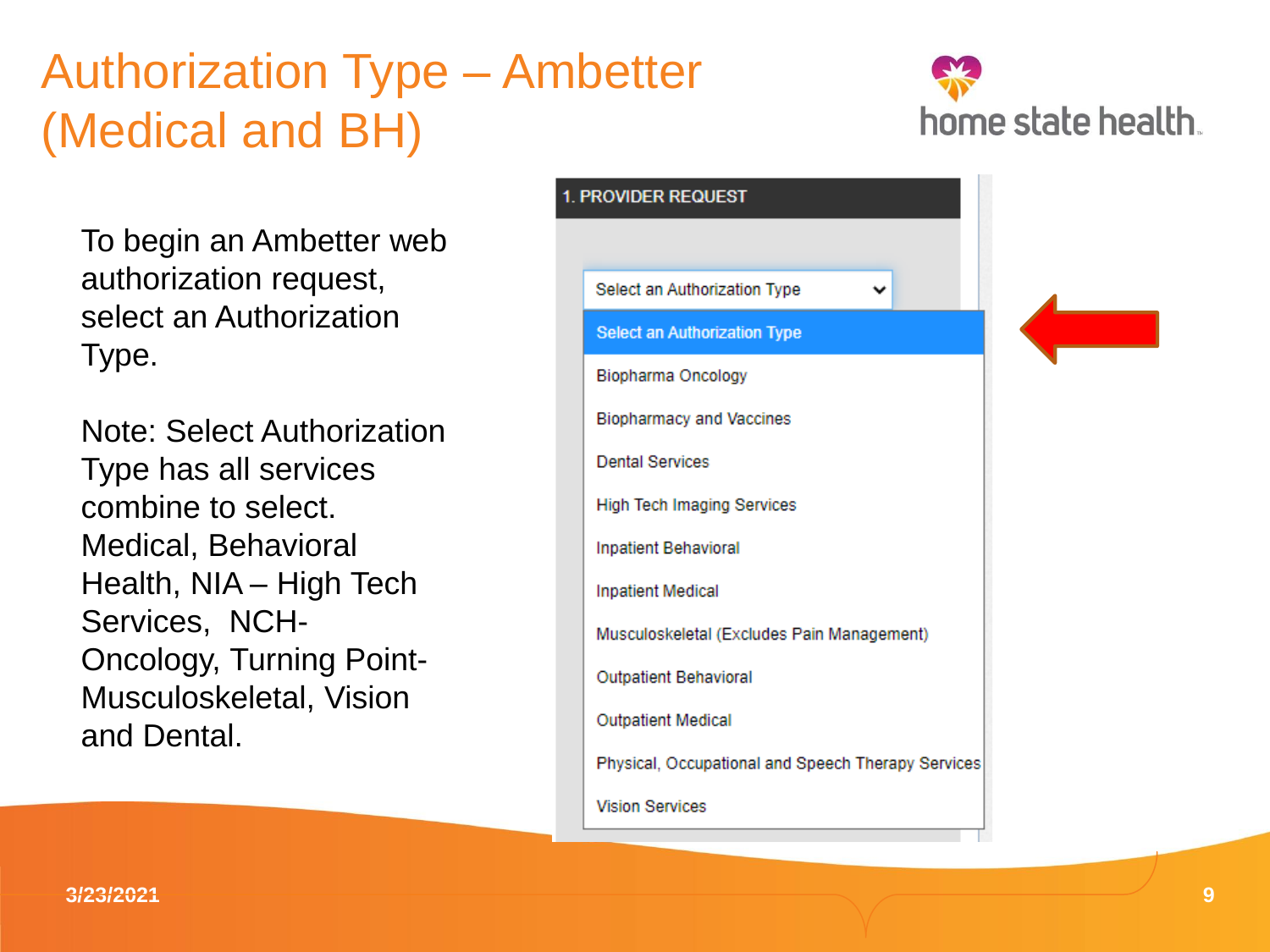## Web Authorization Request Allwell Medical and Behavioral Health



Web Authorization request has three sections:

- 1. Provider Request
- 2. Service Line
- 3. Finish Up

Allwell has Medical and BH combined in the Authorization Type selection effective 2/25/2021. Will need to fax BH Auths prior to 2/25/2021.

**Tip**: Use the **Tab** key (on your keyboard) to move to fields in a web authorization request.

| <b>Authorization For</b>                                                                                                                                                                                                                                                                                                                                                                                                                                                                                                                                                                                                                                     |   | <b>Enter Authorization</b>                                                                                                                                                                                                                                                                                                 |   |
|--------------------------------------------------------------------------------------------------------------------------------------------------------------------------------------------------------------------------------------------------------------------------------------------------------------------------------------------------------------------------------------------------------------------------------------------------------------------------------------------------------------------------------------------------------------------------------------------------------------------------------------------------------------|---|----------------------------------------------------------------------------------------------------------------------------------------------------------------------------------------------------------------------------------------------------------------------------------------------------------------------------|---|
| <b>DOB</b><br><b>Member NBR:</b>                                                                                                                                                                                                                                                                                                                                                                                                                                                                                                                                                                                                                             |   | 1. PROVIDER REQUEST                                                                                                                                                                                                                                                                                                        |   |
| After hours emergent and urgent admissions, inpatient notifications or requests will need to be<br>provided telephonically. Electronic requests will not be monitored after hours and will be<br>responded to on the next business day. Please contact our NurseWise line at 866-246-4358 for<br>after-hours urgent admission, inpatient notifications or requests.                                                                                                                                                                                                                                                                                          | × | Select an Authorization Type<br><b>Select an Authorization Type</b><br><b>Biopharma Oncology</b>                                                                                                                                                                                                                           | v |
| Home State Health Plan values the relationships we have with our provider partners, and our<br>Secure Provider Portal is a key component, enabling providers to conduct business with Home<br>State Health Plan from the convenience of their desktops. To that end, we are pleased to<br>announce, effective 07/01/19, the web authorization redesign will be available in our Secure<br>Provider Portal, adding features that will simplify the provider experience. For more information,<br>we encourage you to visit the Provider News section of Home State Health Plan's website at<br>https://www.homestatehealth.com/providers/tools-resources.html | × | <b>Biopharmacy and Vaccines</b><br><b>Dental Services</b><br><b>High Tech Imaging Services</b><br><b>Inpatient Behavioral</b><br><b>Inpatient Medical</b><br>Musculoskeletal (Excludes Pain Management)<br><b>Outpatient Behavioral</b><br><b>Outpatient Medical</b><br>Physical, Occupational and Speech Therapy Services |   |
|                                                                                                                                                                                                                                                                                                                                                                                                                                                                                                                                                                                                                                                              |   |                                                                                                                                                                                                                                                                                                                            |   |
|                                                                                                                                                                                                                                                                                                                                                                                                                                                                                                                                                                                                                                                              |   |                                                                                                                                                                                                                                                                                                                            |   |
|                                                                                                                                                                                                                                                                                                                                                                                                                                                                                                                                                                                                                                                              |   |                                                                                                                                                                                                                                                                                                                            |   |

์ <mark>ไ</mark>ม